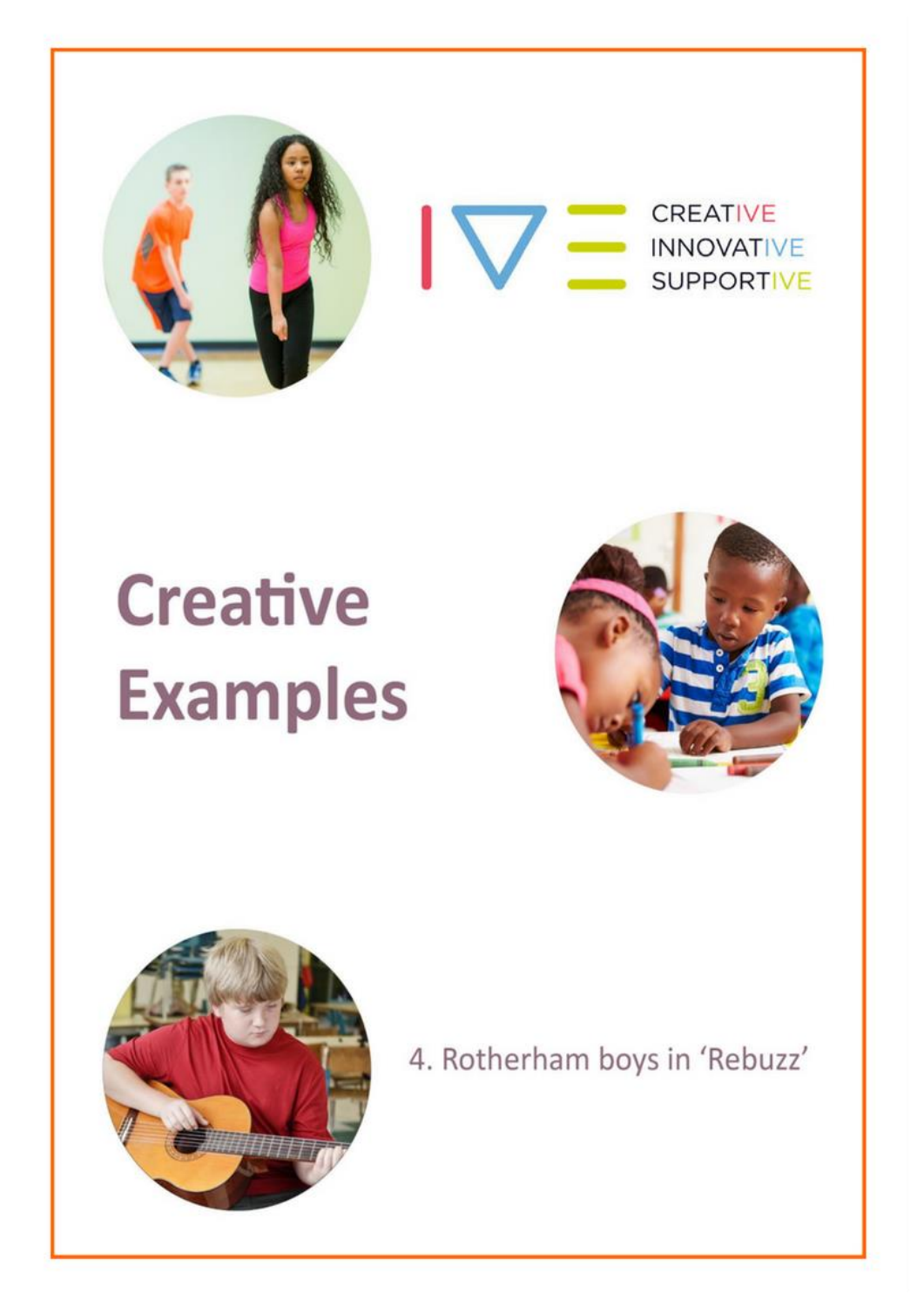Our "Creative examples" showcase a variety of programmes and projects which arts and cultural organisations are using to help them make positive connections with children, young people and communities. They aim to help you review your existing work to see if any of these ideas and approaches documented here might be useful in your context.

# **Rotherham boys in 'Rebuzz'**

### **Introduction**

*Art Form***:** Dance *Level*: Secondary

### **The project**

Yorkshire Dance wanted to get more boys engaged with dance (a recent [survey](https://www.gov.uk/government/statistics/taking-part-201415-annual-child-release) showed that fewer than half the number of boys engage with dance activity than girls) and they also wanted to target boys with low attainment, low engagement, and low aspirations to use dance as a way of raising their aspirations and inspiring them with male dance rolemodels.

This grass roots youth dance project, called Rotherham Boys, resulted in a youth dance company forming called ReBuzz. Yorkshire Dance worked with local dancers as well as bringing in regional and national expertise. There were two all-male dance showcasesin Rotherham, 'Making Men' which showcased the work as well as guest boy dance groups from acrossYorkshire.

### **Achievements**

There were some real successes in the project. There were 12 outreach projects, across deprived areas of South Yorkshire, and more than 180 boys came to dance workshops. A performance piece was created with Dave McKenna (Being Frank Physical Theatre), and a tour of two regional youth dance festivals. The group created three films – documenting their experience with local dance artist Anthony Bayou, then a [project](https://www.youtube.com/watch?v=oOfnvOD10FE) with guest choreographer, Dave McKenna, and an intensive project on the theme of [survelliance.](https://www.youtube.com/watch?v=_5OQf3QZ22M)

ReBuzz was selected as one of ten youth dance companies to be part of a regional youth dance project 'Dance Whispers' in partnership with The National Youth Dance Company at Sadler's Wells. This project began in March 2015 and culminated in a performance at Northern Ballet in summer 2015. The group was also selected by Youth Dance England to perform in the National U.Dance Fringe Festival in 2014.

Rebuzz has performed across Yorkshire in The West Yorkshire Playhouse, Barnsley Civic, Bridlington Spa and The Northern School of Contemporary Dance.

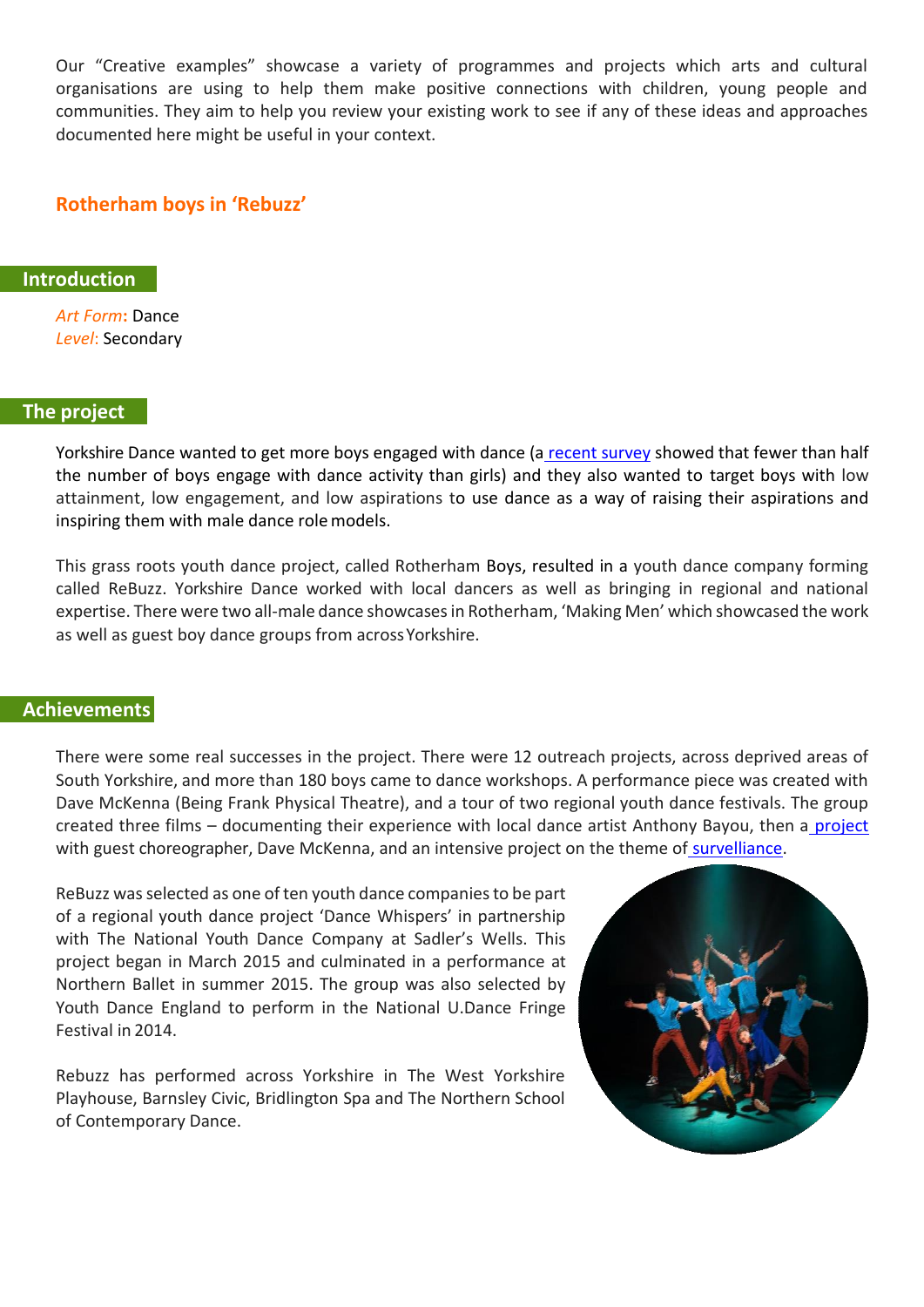### **How was it funded?**

The project was supported by Provident Financial's Good Neighbour fund, designed to support innovative projects to benefit disadvantaged communities.

# **Who were the partners?**

Local partners included youth centres, schools and community groups in deprived areas of South Yorkshire. Rotherham Borough Council supported the project and the project steering group.

Wath Comprehensive School was a key partner with many of the core Rebuzz boys from this school. Rotherham College hosted two performances of 'Making Men'. The Youth Service was also involved.

# **Impact**

- 1. **GCSE Dance** Of the seven boys that joined the project initially, four chose to study GCSE dance.
- *2.* **Surveillance film** Professional filmmaker Rad Miller and urban dancer Bobak Walker ran a two day project on the theme of surveillance. This introduced new boys to the group and enabled creative work using both film and dance. The result is a nine minute dance film which was submitted for the national U.Dance Dance on Screen competition. U.Dance are at [www.yde.org.uk](http://www.yde.org.uk/)*"It was fascinating to hear the young people's thoughts around this subject including some in-depth knowledge and understanding around internet security. The discussions we had varied from details of fraud and the big brother state to CCTV in school and TV shows like "You've Been Framed." Anthony Bayou, Dance Artist.*
- 3. **Aspirations developed** Joe Cummins was part of the Rotherham Boys Project for more than two years, and isstill involved. Before taking part Joe had little experience of dance. Through the project,

Joe developed in confidence, skill and enthusiasm and was nominated as lead choreographer for the regional Dance Whispers project. Visiting Sadler's Wells and connecting to young people in the National Youth Dance Company opened Joe's eyes to new opportunities and experiences. Joe is now considering auditioning for the Yorkshire CAT scheme. Joes says: *"Being in ReBuzz has given me so many opportunities, I have made new friends, learnt new skills and been able to perform at so many different platforms. When I leave school I want to complete a diploma in Dance at Rotherham College and hopefully move onto University to study dance as I want to become a dance teacher. I have really enjoyed working with all the different choreographers we have had whilst being involved in*



*ReBuzz. I am really looking forward to our next project as I am able to make my choreography on the group, I really enjoying coming to ReBuzz every week. If I didn't come I think I would just be playing*  on my X-box or winding my mum up! Being involved in ReBuzz has made me realise how much I enjoy *dancing, I definitely want to be involved in dance when I finishcollege."*